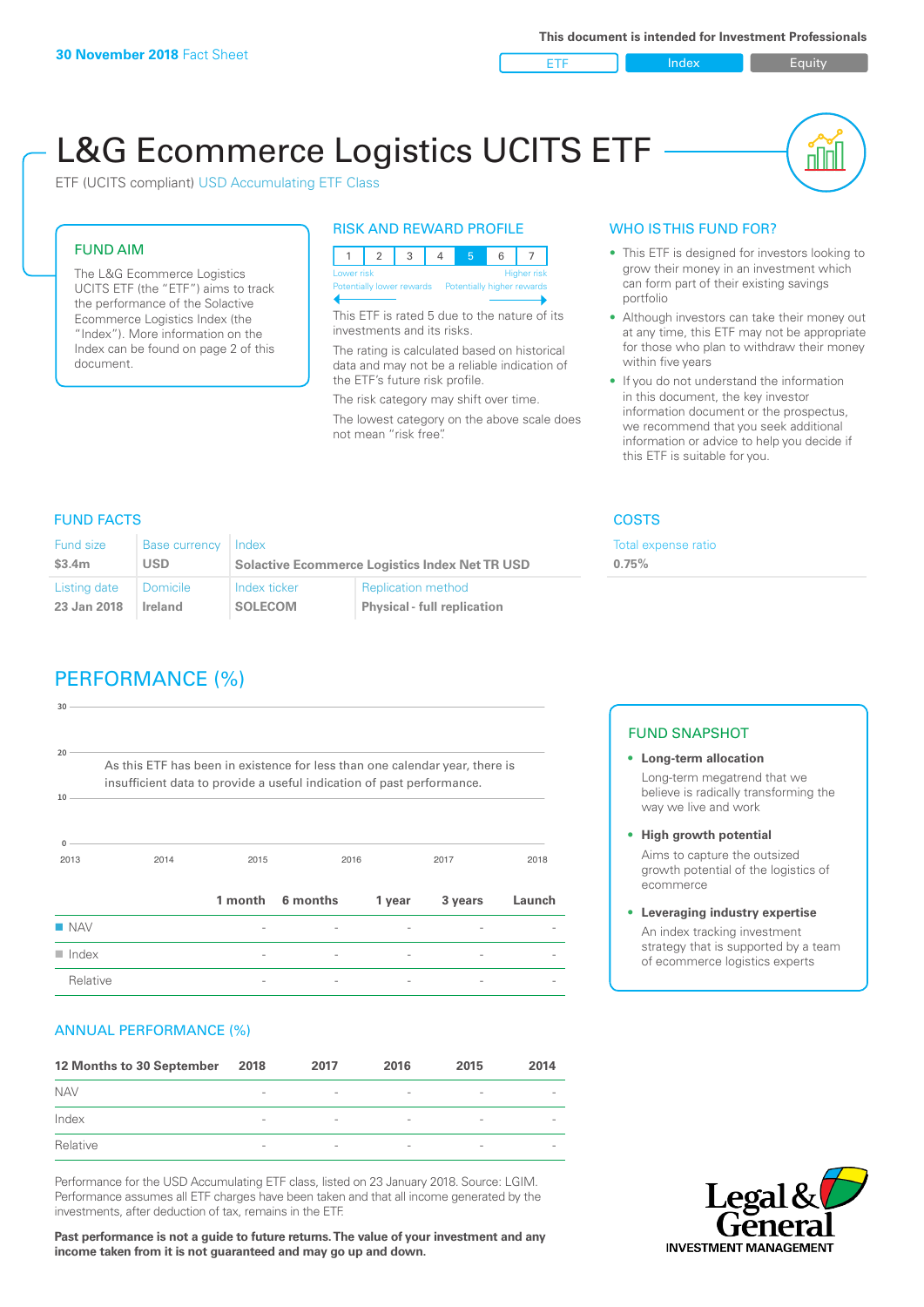### L&G Ecommerce Logistics UCITS ETF

ETF (UCITS compliant) USD Accumulating ETF Class

### INDEX BREAKDOWN

The breakdowns below relate to the Index. The ETF's portfolio may deviate from the below. All data source LGIM unless otherwise stated. Totals may not sum to 100% due to rounding.



### SECTOR (%)

| $\blacksquare$ Industrials | 56.0 |
|----------------------------|------|
| ■ Consumer Discretionary   | 23.2 |
| Information Technology     | 148  |
| ■ Consumer Staples         | 3.0  |
| $\blacksquare$ Financials  | 3.0  |
|                            |      |



### CURRENCY (%)

| $\blacksquare$ USD | 38.2 |
|--------------------|------|
| $\blacksquare$ JPY | 20.8 |
| <b>EUR</b>         | 14.2 |
| CHF                | 6.2  |
| $\blacksquare$ GBP | 6.0  |
| HKD                | 6.0  |
| $K$ KRW            | 3.2  |
| $\Box$ CAD         | 2.8  |
| $\blacksquare$ DKK | 27   |
|                    |      |

■ Top 10 constituents 32.0% Rest of Index 68.0% No. of constituents in Index 34

### TOP 10 CONSTITUENTS (%)

| Expeditors               | 3.4             |
|--------------------------|-----------------|
| Panalpina                | 3.3             |
| Rakuten                  | 3.2             |
| Alibaba Group            | 3.2             |
| <b>CJ</b> Logistics      | 3.2             |
| Synnex                   | 3.2             |
| Vipshop                  | 3.2             |
| Sinotrans                | 3.1             |
| <b>Bolloré</b>           | 3.1             |
| <b>Clipper Logistics</b> | $\overline{3}1$ |
|                          |                 |

### INDEX DESCRIPTION

The Index aims to track the performance of a basket of stocks of logistics service providers and technology companies who are engaged in ecommerce.

The Index is comprised of companies which are publically traded on various stock exchanges around the world that provide (i) "logistics" services (i.e. the warehousing of goods or the fulfilment and delivery of goods) or (ii) software solutions to companies that provide logistic services in connection with "ecommerce" (i.e. the buying and selling of goods on the internet). A company is only eligible for inclusion in the Index if (1) it is of a sufficient size (determined by reference to the total market value of the proportion of its shares that are publically traded) and (2) it is sufficiently "liquid" (a measure of how actively its shares are traded on a daily basis).

The universe of companies out of which the Index selection is made is refreshed annually in April. However, the Index is reconstituted semi-annually in April and October in accordance with the full selection criteria and all companies are equally weighted within the Index. On a monthly basis, the weight of each company is assessed and, if any of them exceeds 15% of the Index, the weights of all companies are adjusted so that they are again equally weighted within the Index.

### INVESTMENT MANAGER

GO ETF Solutions LLP is the investment manager for each of the exchange traded funds (ETFs) issued by Legal & General UCITS ETF Plc and is responsible for the day-to-day investment management decisions for this ETF. The team is highly experienced with respect to all aspects relating to the management of an ETF portfolio, including collateral management, OTC swap trading, adherence to UCITS regulations and counterparty exposure and monitoring.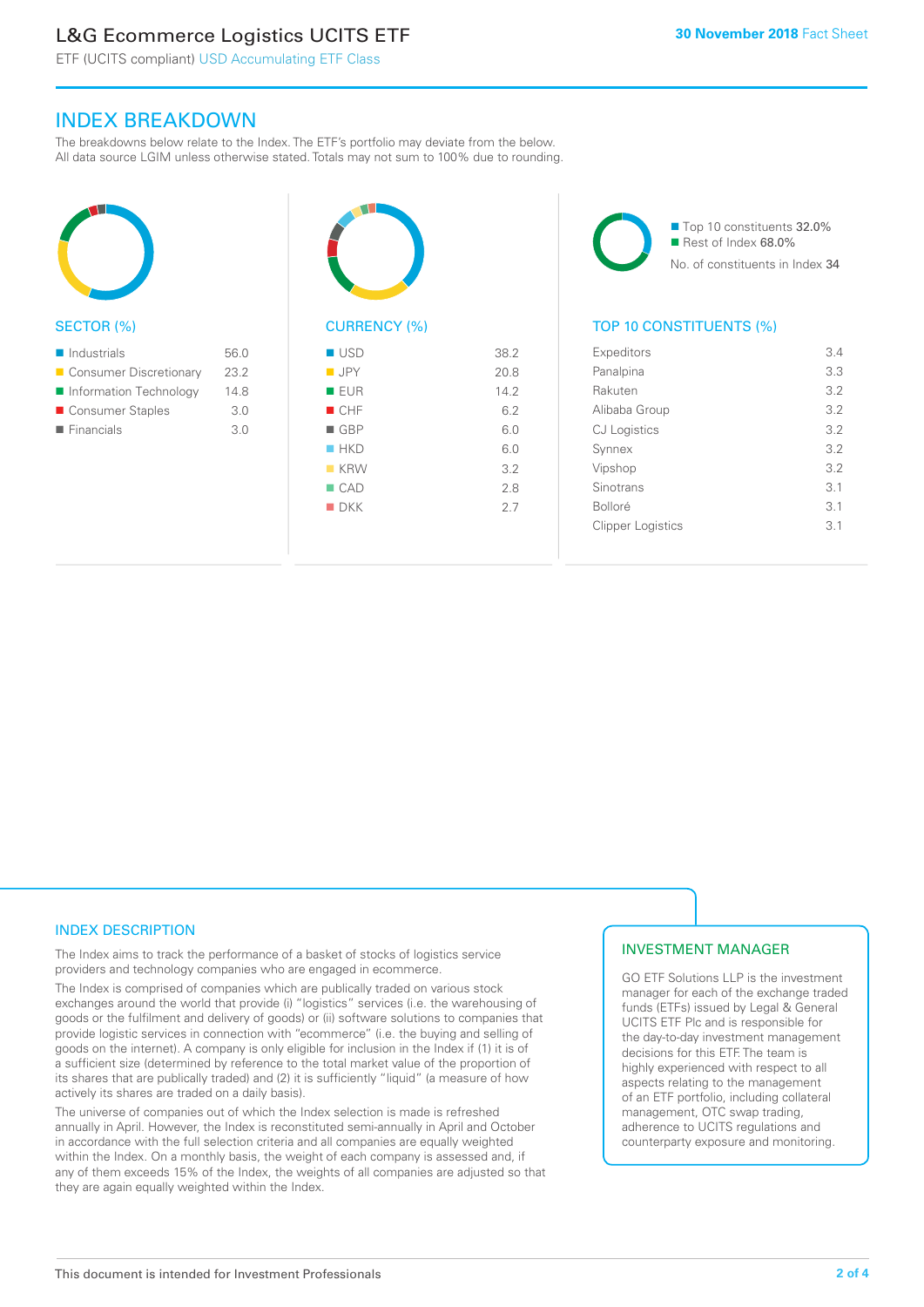### L&G Ecommerce Logistics UCITS ETF

ETF (UCITS compliant) USD Accumulating ETF Class

### KEY RISKS

- An investment in the ETF involves a significant degree of risk. Any decision to invest should be based on the information contained in the relevant prospectus. Prospective investors should obtain their own independent accounting, tax and legal advice and should consult their own professional advisers to ascertain the suitability of the ETF as an investment.
- The value of the shares in the ETF is directly affected by increases and decreases in the value of the Index. Accordingly the value of a share in the ETF may go up or down and a shareholder may lose some or the entire amount invested.
- The ETF's ability to closely track the Index will be affected by its ability to purchase and/or sell the Index constituents and any legal or regulatory restrictions or disruptions affecting them.
- The ETF's ability to closely track the Index will also be affected by transaction costs and taxes incurred when adjusting its investment portfolio generally and/ or to mirror any periodic adjustments to the constituents of the Index. There can be no certainty that ETF shares can always be bought or sold on a stock exchange or that the market price at which the ETF shares may be traded on a stock exchange will reflect the performance of the Index.
- The ETF is subject to the risk that third party service providers (such as a bank entering into swaps with the ETF or the ETF's depositary) may go bankrupt or fail to pay money due to the ETF or return property belonging to the ETF.
- As the Index includes micro, small and medium-sized publicly traded companies, the ETF is subject to the risk that such companies may be more vulnerable to adverse business or economic events and greater and more unpredictable price changes than larger companies or the stock market as a whole.
- Companies that provide logistics services or software solutions to logistic service providers in connection with ecommerce are particularly vulnerable to changes in business cycles and general reductions in consumer spending resulting from recession or other economic factors. Such factors could lead to a decline in the value of the companies represented in the Index and therefore the ETF.

For more information, please refer to the key investor information document on our website ぴ

### TRADING INFORMATION

| <b>Exchange</b>           | <b>Currency ISIN</b> |                      | <b>SEDOL</b>   | <b>Ticker</b> | <b>Bloomberg</b> |
|---------------------------|----------------------|----------------------|----------------|---------------|------------------|
| London Stock Exchange USD |                      | IE00BF0M6N54         | BFOM6N5 ECOM   |               | ECOM I N         |
| London Stock Exchange GBP |                      | IE00BF0M6N54         | <b>BF0M776</b> | <b>FCOG</b>   | FCOG IN          |
| Deutsche Börse            | <b>EUR</b>           | DE000A2H9VH7 BFMYF87 |                | FTI H         | ETLH GY          |
| Borsa Italiana            | <b>EUR</b>           | IE00BF0M6N54         | <b>BF0M787</b> | <b>FCOM</b>   | ECOM IM          |
| <b>NYSE Euronext</b>      | <b>FUR</b>           | IE00BF0M6N54         | BF0M7B0        | <b>FCOM</b>   | FCOM NA          |

The currency shown is the trading currency of the listing.



### SPOTLIGHT ON LEGAL & GENERAL INVESTMENT MANAGEMENT

We are one of Europe's largest asset managers and a major global investor, with assets under management of £984.8 billion (as at 30 June 2018). We work with a wide range of global clients, including pension schemes, sovereign wealth funds, fund distributors and retail investors.

Assets under management include derivative positions and assets managed by LGIMA, an SEC Registered Investment Advisor.

### COUNTRY REGISTRATION



### TO FIND OUT MORE

Visit **lgimetf.com**



#### **Index Disclaimer**

The L&G Ecommerce Logistics UCITS ETF (the "ETF") is not sponsored, promoted, sold or supported by Solactive AG. Nor does Solactive AG offer any express or implicit guarantee or assurance either with regard to the results of using the Index and/or Index trade mark or the Index price, at any time or in any other respect.

The Solactive eCommerce Logistics Index Net Total Return (the "Index") is calculated and published by Solactive AG. Solactive AG uses its best efforts to ensure that the Index is calculated correctly. Irrespective of its obligations towards Legal & General UCITS ETF Plc, Solactive AG has no obligation to point out errors in the Index to third parties including, but not limited to, investors and/or financial intermediaries of the ETF. Solactive AG does not guarantee the accuracy and/or the completeness of the Index or any related data, and shall not have any liability for any errors, omissions or interruptions therein.

Neither publication of the Index by Solactive AG, nor the licensing of the Index or Index trade mark, for the purpose of use in connection with the ETF, constitutes a recommendation by Solactive AG to invest capital in said ETF nor does it, in any way, represent an assurance or opinion of Solactive AG with regard to any investment in this ETF. In no event shall Solactive AG have any liability for any lost profits or indirect, punitive, special or consequential damages or losses, even if notified of the possibility thereof.